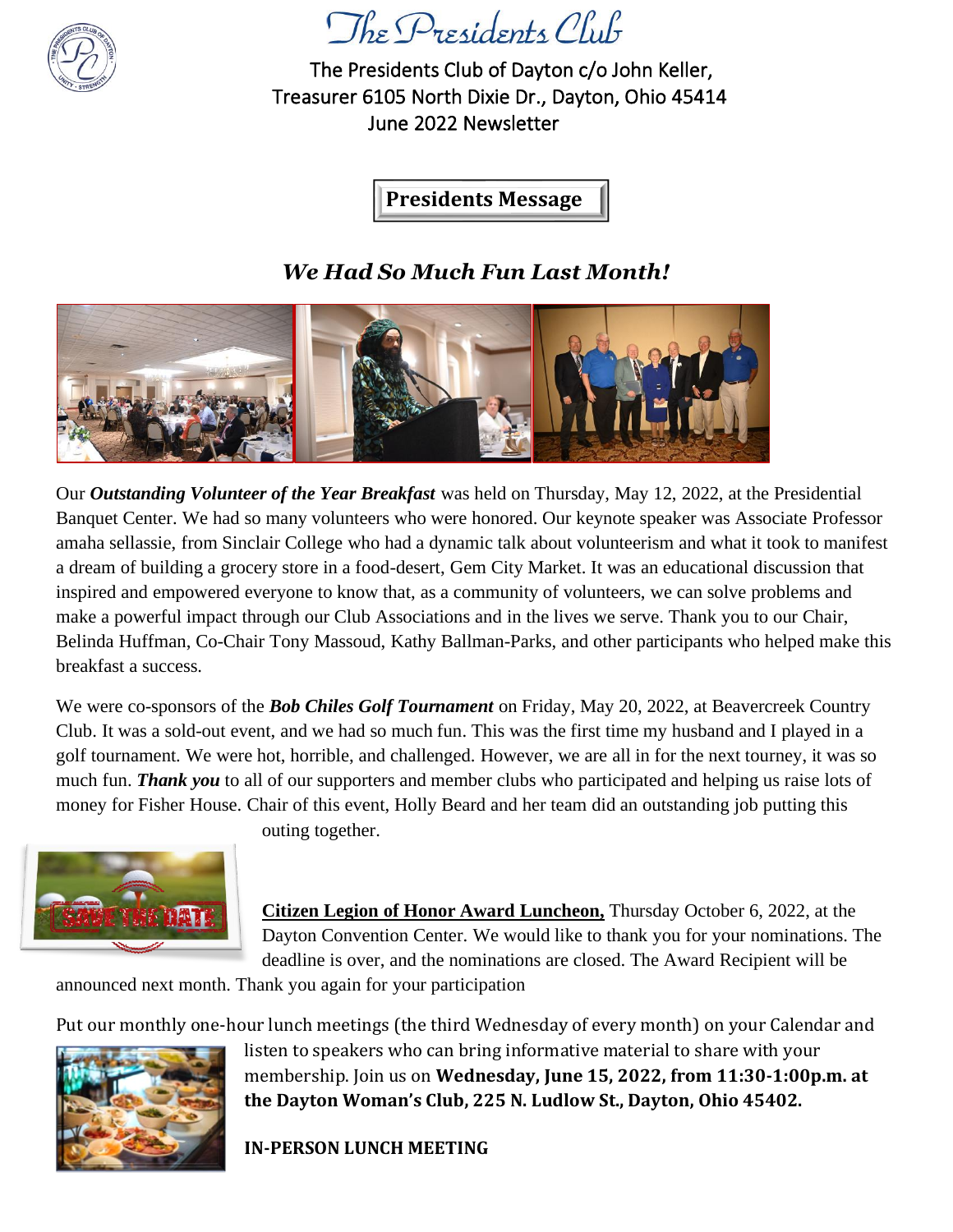

The Presidents Club of Dayton c/o John Keller, Treasurer 6105 North Dixie Dr., Dayton, Ohio 45414 June 2022 Newsletter

**Lunch Speakers:** *Dr. Alexis Myton will visit with us to share pertinent information regarding COVID, the current variants, the vaccines, and current treatments. She can also answer questions regarding Monkey Pox and how it will impact our community. Bring your questions for a lively discussion.*

*Springly.org, learn how the Presidents Club of Dayton is streamlining our organization by utilizing Springly.org, a complete software program that can help your organization streamline and manage your organization in one place. Change is good, come and explore this modern technology with our tech guru, Tony Massoud.* Over 50+ Tools: Membership Management, CRM, Online Payment, Event Creator, Website Builder. Everything You Need To Manage Your Organization In One Place. No Tech Skills Required! Intuitive and Easy to Use. Highlights: Save Time, Membership Option Available, and free for non-profits under 30 members.

Subscribe to our monthly newsletter and submit any flyers and information you would like to share in the newsletter to Tony Massoud before the first of every month. Email Tony at: presidentsclubdayton@aol.com

Use our website to register your events and update your organization's information on our Calendar. We offer members the use of our Zoom account for virtual meetings also. Go to: www.presidentsclubdayton.org.

Your organization can join the President's Club of Dayton on our website; also, applications are there: www.presidentsclubdayton.org

Pray for Peace,

Veronica Bedell-Nevels

**Veronica Bedell-Nevels, Broker/Owner** *Priority Plus Realty, Inc. Presidents Club of Dayton, President Immediate-Past President, Ohio Realtist Association Past-President Greater Dayton Realtist Association 2021 Ohio REALTORS President's Sales Club Dayton REALTORS® Sales Leaders Club*  (937) 603-1500 Website:www.priorityplusonline.com Email: veronica.priorityplusrealty@gmail.com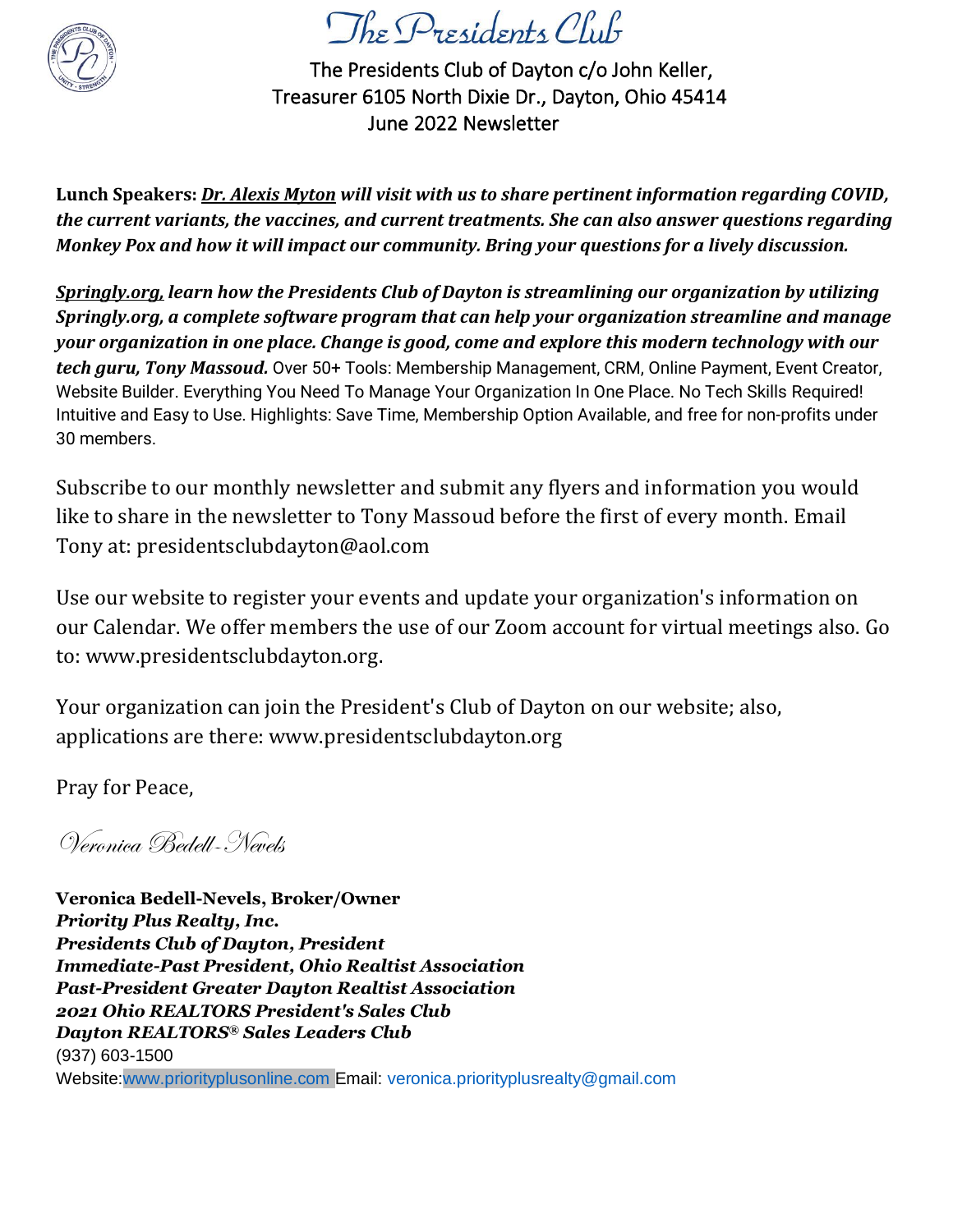

The Presidents Club of Dayton c/o John Keller, Treasurer 6105 North Dixie Dr., Dayton, Ohio 45414 June 2022 Newsletter

#### **Value of Membership in The Presidents Club of Dayton**

The Presidents Club of Dayton is a Non-Profit organization that accomplishes many things in our community and with your help can do more:

We are providing paid members **(only \$100 annual membership fee)** free use of our Zoom Account for meetings with no time limit. Just schedule your meeting through Tony Massoud via [presidentsclubdayton@aol.com](mailto:presidentsclubdayton@aol.com) to make sure the time you want is available. We will provide the assistance for you to log on and use.

We are co-sponsors for the Bob Chiles Golf Outing, The Presidents Club of Dayton with Miami Valley Military Affairs Association since 1990 has donated over \$160,000 to the Fisher houses & over \$12,000 to First Sergeant's Association at WPAB. This year's event brochure is May 6<sup>th</sup>, [2022\\_Bob\\_Chiles\\_brochure \(presidentsclubdayton.org\)](https://presidentsclubdayton.org/phocadownload/2022_Bob_Chiles_brochure.pdf)

Our Citizen Legion of Honor Award is one of the most Prestigious Volunteer Awards in our community. We are donating four scholarships a year to Sinclair College each at \$2500 a year. Our current endowment for the four scholarships is self-

sustaining to help maintain higher education for worthy students in our area who achieve high scholastics and volunteerism. The Presidents Club has raised over \$400,000 for Sinclair Scholarships because organizations like yours over the years with their \$100 membership fee, and fund-raising support have helped raised these monies.

May 12, 2022 The Breakfast Award Banquet Event is scheduled at the Presidential Banquet Center, and your organization can honor up to two persons to be appreciated at this banquet. Each Member Organization receives two free breakfast coupons valued at \$20 each.

Each member organization can nominate someone for the Citizen of Legion Honor Award to be held October 6, 2022, at the Dayton Convention Center. Each member organization will receive a nomination form to select someone and the deadline to submit this nomination is April 31, 2021, so get your dues paid for 2022 and submit your organization's nomination. Banquet tickets for our members are priced \$10 lower than nonmembers and your organization is honored in the Citizen Legion of Honor Annual brochure.

Your organization will have a page in the Presidents Club Website. This is a great tool for promoting your organization to prospective members. Your organization's contact information and website link plus any marketing materials can be included in this website. Our webmaster does all the work that you submit to be included.

We try to secure excellent speaker programs and we share them with our members for their use. See last month's excellent Program regarding Non-Profit Website Dayton Serves<https://youtu.be/nKWgyPPduiA>

The Presidents Club of Dayton will advertise your organization's events and fund-raising activities in our monthly newsletters as well as the Presidents Club Facebook Page.

We place your organization's name in our programs for the Outstanding Volunteer Award Ceremony and the Citizen Legion of Honor Award

[Presidents Club, Inc. | Outstanding Club Member Breakfast](https://presidentsclubdayton.org/index.php/sponsored/2-uncategorised/33-outstanding-club-member-breakfast.html) and Citizen Legion of Honor Award.

[Presidents Club, Inc. | Citizen Legion of Honor Award](https://presidentsclubdayton.org/index.php/sponsored/2-uncategorised/34-citizen-legion-of-honor-award.html)

[Presidents Club Brochure](https://www.presidentsclubdayton.org/MiscDocs/PCoD_Club_Brochure.pdf) that provides all the activities of The Presidents Club of Dayton.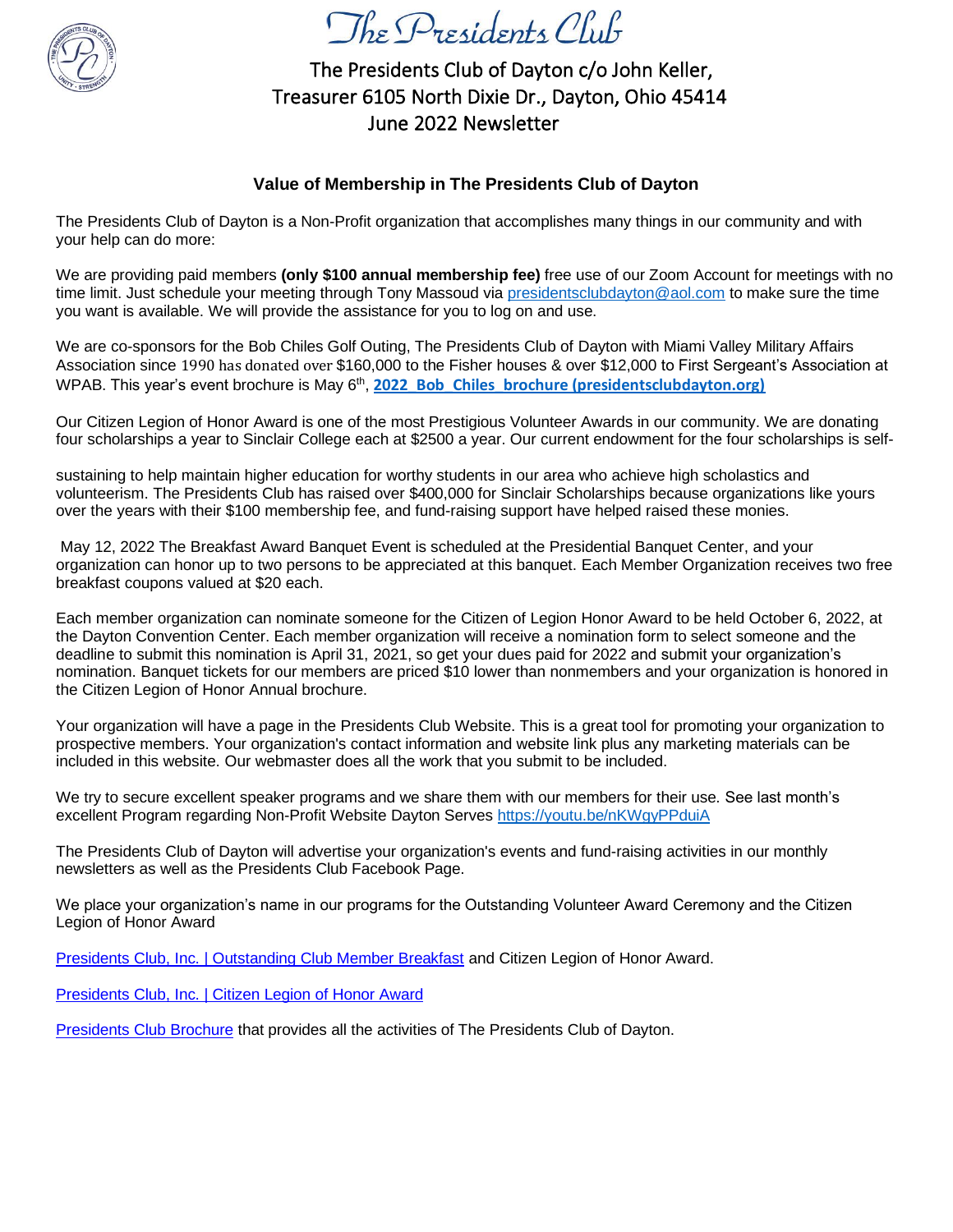

The Presidents Club of Dayton c/o John Keller, Treasurer 6105 North Dixie Dr., Dayton, Ohio 45414 June 2022 Newsletter

### **Information of Events from our Clubs and Community**

**Please pass these newsletters on to your members because this information should be distributed to support our member organizations like yours, we all do excellent work in this community and the works we do needs to be acknowledged for others to see and promote growth for our service member organizations. Do not hesitate to send your fundraising information and events to us to publish. Our website is very professional, and our member organizations should verify the information accurate.**

**Here is the Membership Application for your organization to download and submit with update information** [pcod\\_application\\_2022.pdf \(presidentsclubdayton.org\)](https://presidentsclubdayton.org/phocadownload/pcod_application_2022.pdf)

-----------------------------------------------------------------------------------------------------------------------------------------------

### **On behalf of The Presidents Club, we thank you for your time, support, and**

**recommendations** for this annual community service recognition. The nominees have been submitted and the Nominations Committee will be meeting to select someone who will be honored at the Citizen Legion of Honor Awards Banquet. Information will be sent to all of our member organizations for your support. Please SAVE THE DATE for the **Citizen Legion of Honor Award Luncheon,** Thursday October 6, 2022, at the Dayton Convention Center. We would like to thank you for your nominations. The deadline is over, and the nominations are closed. The Award Recipient will be announced next month. Thank you again for your participation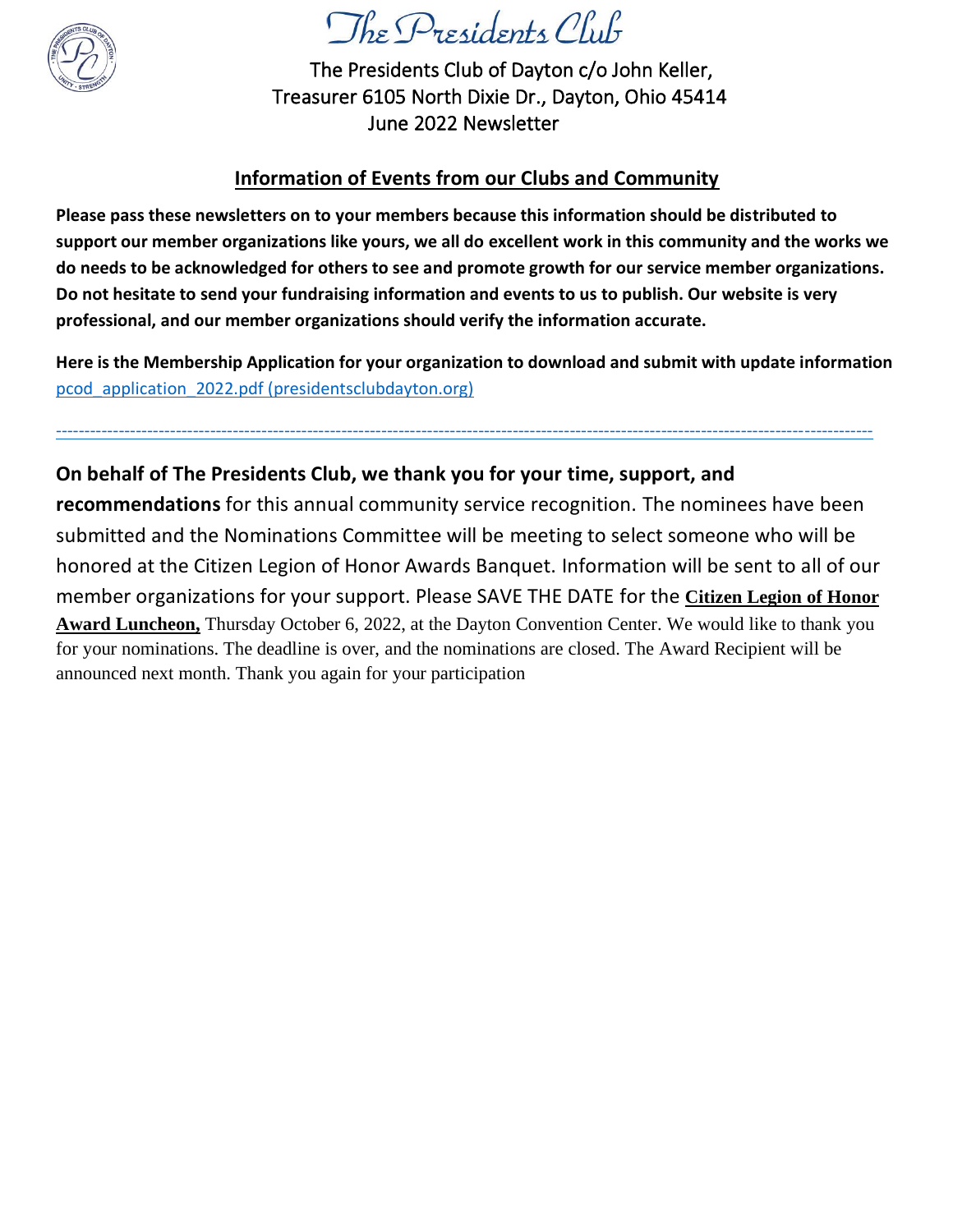

The Presidents Club of Dayton c/o John Keller, Treasurer 6105 North Dixie Dr., Dayton, Ohio 45414 June 2022 Newsletter



# 'Take me out to the Ballgame' Raffle

Altrusa of Dayton is sponsoring a raffle to win a luxury suite at a Dayton Dragons' Baseball Game.

## **Wednesday, August 10, 2022 Game starts at 7:05 pm, Gates open at 6pm**

Winner will receive 20 tickets to the ballgame, use of the luxury suite, 20 T-shirts and 20 caps. Catering is NOT included.

# **Raffle Ticket Cost - \$25.00**

Drawing – Monday, August 1, 2022 at 7:00 pm

Contact Kathy Ballman-Parks if interested in purchasing raffle tickets for this fun

event

at [kathyb103@gmail.com](mailto:kathyb103@gmail.com) or 937-623-9950

### **Make Checks payable to Altrusa of Dayton, Cash or can use Venmo (@Kathy Ballman-Parks account)**

Proceeds support Altrusa of Dayton Foundation for grants, scholarships, and other community service projects, such as Brigid's Path, Dayton Christian Center, Brunner Literacy, With God's Grace, Dolly Parton Imagination Library, Days for Girls, Widow's Home.

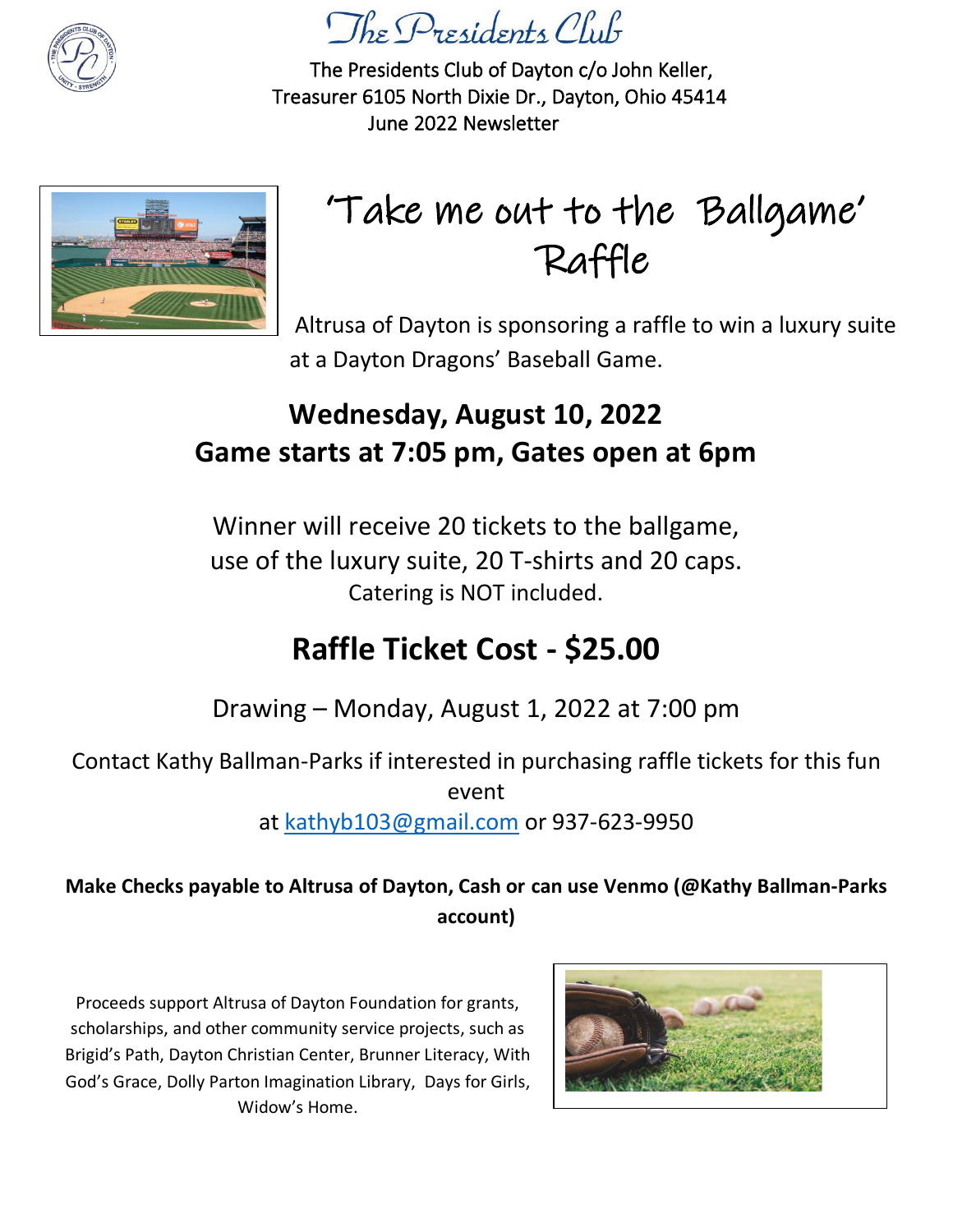

The Presidents Club of Dayton c/o John Keller, Treasurer 6105 North Dixie Dr., Dayton, Ohio 45414 June 2022 Newsletter

### **Presidents Club Members can use Zoom Meeting Free for Paid Members**

• Due to the pandemic and no meetings, many gatherings are not held for safety and fear of infection, The Presidents Club of Dayton has subscribed to Zoom for the purpose of providing our member organizations a way to conduct virtual online meetings that they can use. Your organization can schedule programs and board meetings using Zoom and it is free to our members if you reserve time ahead of others, and your membership for 2021 has been paid. Our subscription provides unlimited meetings for up to one hundred participants for each meeting. You can try this on your own, if you have any problems, contact Tony Massoud [daytoncivitanclub@gmail.com](mailto:daytoncivitanclub@gmail.com) or [daaf.org@gmail.com](mailto:daaf.org@gmail.com) or text 937-238-0595.

- • For your organization to use Zoom, these are the appropriate steps you must take to use Zoom
- • Visit the Calendar in the Presidents Club's Website to verify that the date and time you want is available. <http://presidentsclubdayton.org/index.php/calendar-of-events/month.calendar/2021/1/1/->
- • Add the event to the calendar and **"SAVE,"** this will ensure your time is scheduled. Do not forget to set your start time and end time because other organizations will need to schedule.

• • Please email the details to tmassoud211@cs.com and include in the details of the meeting who the **Leader** will be with their **email address**, do you want a **password** for your participants to enter Zoom or Waiting Room or Both. Do you want your meeting **videotaped? Tony Massoud will setup your organization's Zoom meeting for you if you need help contact Tony.** 

• • Use someone who is familiar with Zoom. It is quite easy to use with a computer, laptop, smartphone, or telephone. You can share this with your organization for them to learn [https://support.zoom.us/hc/en](https://support.zoom.us/hc/en-us/articles/206618765-Zoom-Video-%20Tutorials?flash_digest=49b103a7faa18733bc195ebf5e0c2be49b6fc460%20)us/articles/206618765-Zoom-Video- [Tutorials?flash\\_digest=49b103a7faa18733bc195ebf5e0c2be49b6fc460](https://support.zoom.us/hc/en-us/articles/206618765-Zoom-Video-%20Tutorials?flash_digest=49b103a7faa18733bc195ebf5e0c2be49b6fc460%20)

• • Using Zoom to watch a video presentation from Phoenix, Az for the Civitan Club proves that Zoom can be a useful tool for your organization. Please watch <https://youtu.be/KBRPvf3IFXg>

### **To receive monthly newsletters electronically, have your members email Tony Massoud [presidentsclubofdayton@aol.com](file:///D:/2020/PRESIDENTS_CLUB/presidentsclubofdayton@aol.com)**

Link to download forms:<http://presidentsclubdayton.org/index.php/forms-library>

#### **REQUEST FOR 2022 CITIZEN LEGION OF HONOR AWARD NOMINATIONS IS NOW CLOSED:**

March 2022 TO: Presidents of All Member Clubs; Past Award Honorees; Past Presidents of The Presidents Club of Dayton FROM: Bob Leibold and Phil Parker, Co-Chairs – Presidents Club Awards Committee One of our foremost traditions of the year will be observed Thursday, October 6, 2022 when The Presidents Club of Dayton honors an individual in the metropolitan Dayton region for exceptional volunteer service to the community with the 71st Citizen Legion of Honor Award.